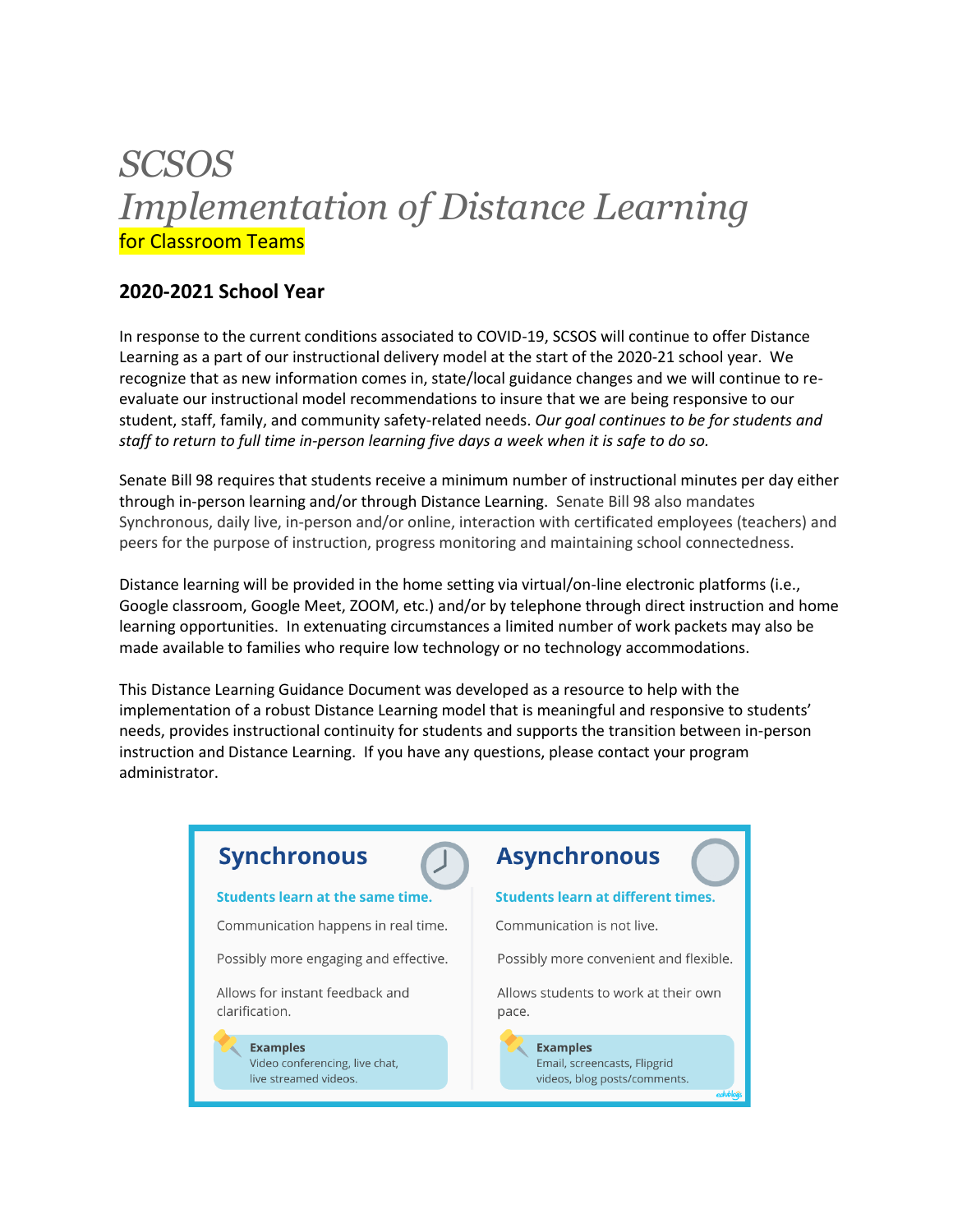#### **Technology Support for Staff during Distance Learning:**

- Staff will be using technology daily, including the use of Google Classrooms, Zoom and other online platforms.
- Staff will have access to reliable internet. Accessibility options include:
	- Reliable home internet
	- In the classroom (if accessible and able to physical distance)
	- If there are internet issues, work with Administrator and Tech to problem-solve
	- SCSOS Special Ed office; prior permission from administration and Program Specialist

#### **Technology Support for Online Student Engagement:**

- Appropriate technology will be checked out to individual students who need them in order to access Distance Learning.
- Each student/family will sign a Technology Use Agreement prior to borrowing a school/program device.
- Additional connectivity support will be made available, as appropriate, to families to help access online engagement.
- Hard copy packets and low technology/no technology accommodations will be made should a family need this option.
- Be sure to familiarize yourself with your site protocols prior to entering your classroom so you know the protocols for PPE, masks and physical distancing amongst colleagues.

#### **Supporting Ongoing Communication and Student Connectedness to School Activities:**

- Teachers will conduct a family support plan to identify the best mode of communication for each student/family. Needs may include: Google Classroom, Google Meets, Zoom, telephone calls, and/or emails.
- Students will have daily opportunities to interact with a teacher directly through preferred communication and have opportunities to participate in pre-recorded or live feeds connected to classroom activities, based on student and family needs and conversations and consultation with your program administrator.
- Teachers will monitor student engagement and make themselves available through office hours each day.
- Daily participation includes and is not limited to: direct instruction from a teacher, evidence of participation in online activities and/or contact between the program and the student or parent/guardian.

**Student/Family Engagement:** We are committed to providing meaningful, responsive and engaging Distance Learning through the implementation of individualized Distance Learning Plans for each student.

- Each student will have an individualized Distance Learning Plan and Family Check In that will be updated weekly to adjust to the changing needs of each student and their family.
- Standardized Online Learning Platform: Google Classroom/Zoom
- Standardized Communication Platform(s): Google Classroom, Zoom, telephone calls, and/or emails
- Alternative hard copy weekly work packets will be made available to families, as needed.
- Students will have opportunities to interact with their teacher daily. Instructional aides can provide additional support and interactions to reinforce learning, support student progress towards their goals and to help facilitate opportunities for peer to peer social interactions.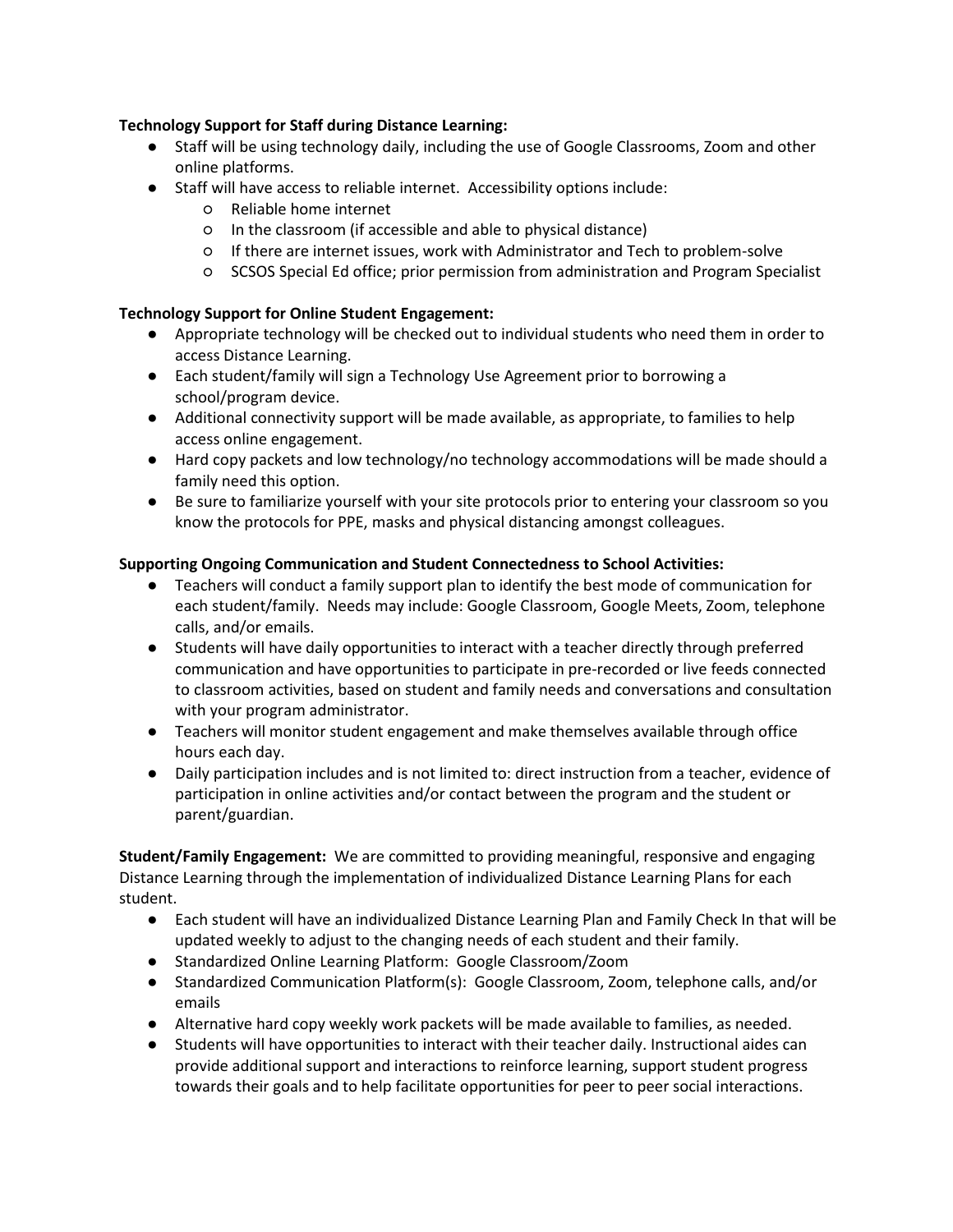- Attendance will be taken via daily engagement records that will include evidence of direct interactions between the teacher and student, as well as evidence of participation in online activities.
- Goal Matrix created by Teacher to assist family in supporting IEP goals.

#### **Tiered Re-Engagement Strategies:**

Student engagement is essential to student success in a traditional in-person school setting, as well as during Distance Learning. The following tiered re-engagement strategies have been developed to help teachers and related service providers reach out to families, case managers and/or school/program administration to ensure multiple opportunities are provided to reinforce positive and productive engagement, as well as re-engage students in their learning should there be a series of absences and/or disengagement.

| <b>TIER</b>                                                                                                                 | Person(s) Responsible                                                                      | <b>Actions to Consider</b>                                                                                                                                                                                                                                                                                                                                                                                                                                                                                                                                                                                                                                                                         |
|-----------------------------------------------------------------------------------------------------------------------------|--------------------------------------------------------------------------------------------|----------------------------------------------------------------------------------------------------------------------------------------------------------------------------------------------------------------------------------------------------------------------------------------------------------------------------------------------------------------------------------------------------------------------------------------------------------------------------------------------------------------------------------------------------------------------------------------------------------------------------------------------------------------------------------------------------|
| Tier 1:<br>Student attending<br>regularly                                                                                   | Teacher<br>Para Educator                                                                   | -Positive recognition/rewards for students<br>-Reinforce positive with parents and commend<br>-Send mail to reinforce                                                                                                                                                                                                                                                                                                                                                                                                                                                                                                                                                                              |
| Tier $2:$<br>Single day absence                                                                                             | Teacher<br>Para Educator                                                                   | -Teacher or Para Educator contact parent/guardian through their preferred<br>mode of communication and let them know that they were missed during<br>the day's activities; remind them of the next day's schedule of activities;<br>offer to help/set up additional 1:1 time via Zoom<br>-Ask what areas of support family needs                                                                                                                                                                                                                                                                                                                                                                   |
| Tier 3:<br>Consecutive<br>absences (student<br>is absent from<br>instruction for 2<br>consecutive days)                     | Teacher<br>Para Educator<br>Psychologist<br>Program Administrator                          | -Teacher or school psychologist contacts parent/guardian to check-<br>in/identify reasons for absences; see if they need to change their schedule<br>time and/or are in need of technical support to access online learning;<br>verify contact information and preferred mode of communication; offer<br>additional 1:1 support via Zoom<br>-Consider updating/adjusting Distance Learning Plan to address<br>student/family needs.<br>-Teacher contacts related service providers to check on level of<br>communication and engagement they are getting from families;<br>-Teacher consults with previous staff best ways to engage family<br>-Teacher notifies Program Administrator of absences |
| Tier 4:<br>student is absent<br>from instruction for<br>3 consecutive days<br>or more than 3<br>days per week)              | Teacher<br>Para Educator<br>Psychologist<br>Program Administrator                          | -Program Administrator contacts works with parents to create solutions to<br>attendance barriers; offer additional 1:1 support via Zoom<br>-Consider adjusting Distance Learning Plan<br>-When student attends provide highly preferred reinforcement(s)<br>-Program administrator notifies district Special Education Representative<br>-Program administrator to mail home attendance letter #1, #2                                                                                                                                                                                                                                                                                              |
| <b>Chronic Absences:</b><br>Student is absent<br>for instruction<br>more than 3 days<br>per week for 2<br>consecutive weeks | Teacher<br><b>Instructional Assistant</b><br>Program Psychologist<br>Program Administrator | -Teacher notifies Program Administrator of students absences and reasons<br>provided by family<br>-Program Administrator works with parents to create solutions to<br>attendance barriers<br>-Program Administrator to notify Director of Special Services<br>-Schedule an IEP meeting to more formally address attendance/student<br>engagement;<br>-Program administrator to mail home attendance letter #1, #2                                                                                                                                                                                                                                                                                  |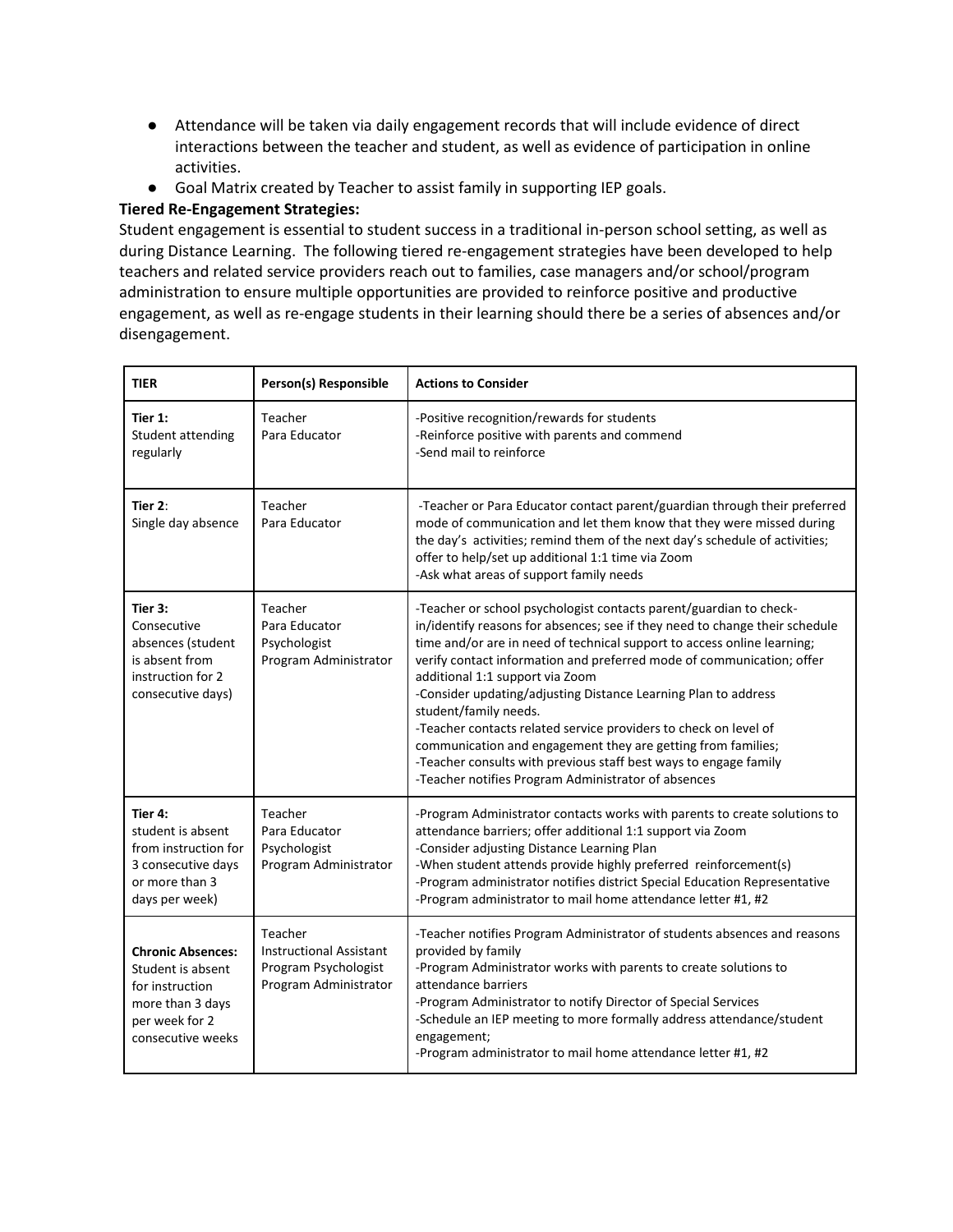*Case Managers should document communication throughout this process and use a variety of communication tools if the family is not responsive, including: phone calls, emails, letters, certified letters, etc...*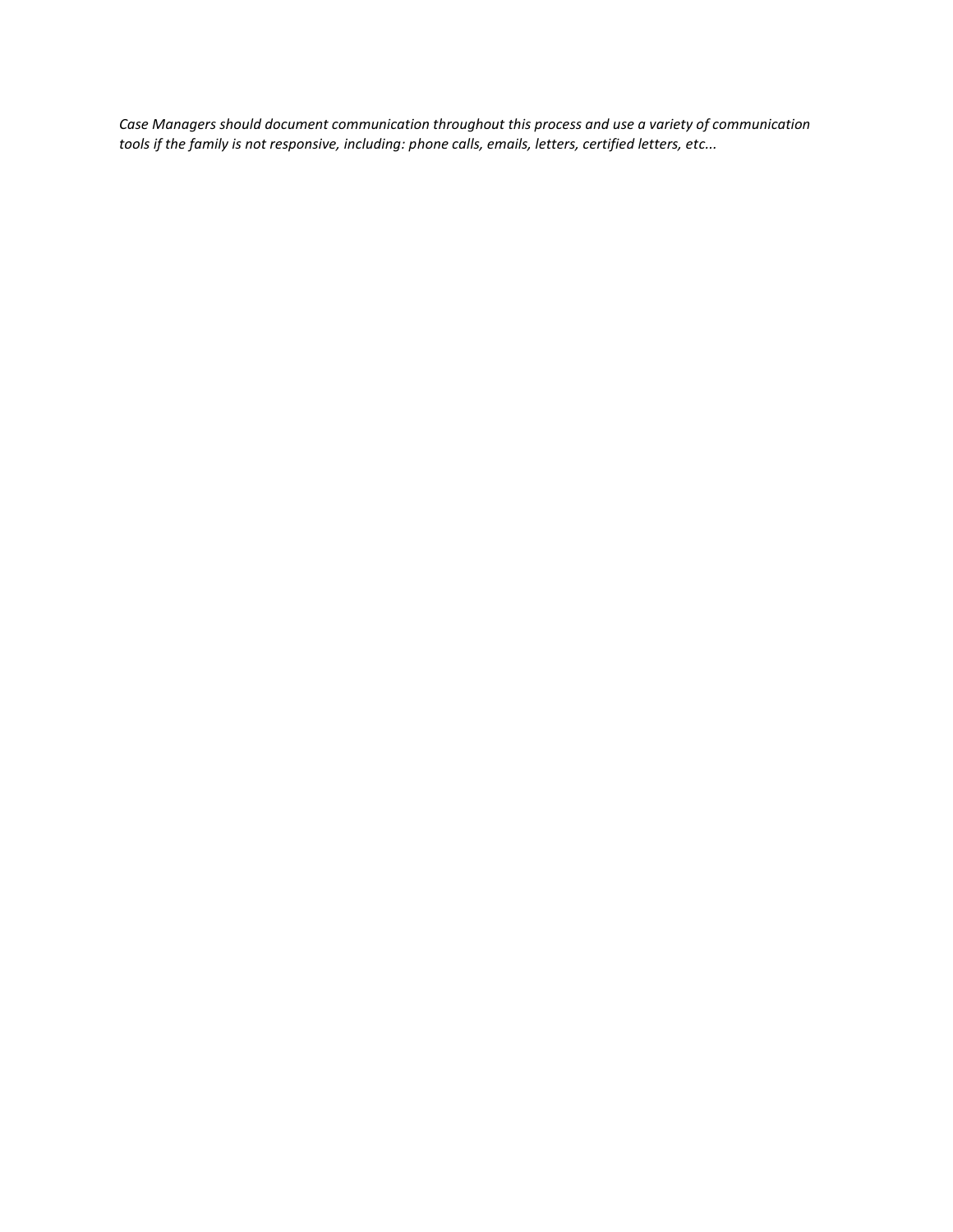#### **Teacher Responsibilities for Distance Learning:**

**Daily:**

- o Make pre-recorded or live streamed lessons, activities and/or demonstrations available to students and families via Google Classroom, Zoom or another platform in order to provide daily opportunities for students and parents to access school-related activities remotely.
- $\circ$  Post daily assignments, lesson plans and/or activities that can be accessed by students and families remotely on Google Classroom or another technology platform.
- $\circ$  Set-up and publish daily office hours of at least three hours and be available for parents in a communication mode that best supports their family's needs.
- o Provide daily communication and support to classroom para educators.
- $\circ$  Monitor and keep track of student and/or parent/guardian daily engagement and participation in online activities.
- o Maintain attendance/student engagement records.

#### **Weekly:**

- $\circ$  Provide students and families with weekly Distance Learning Plans (see attached template) that are individualized, aligned to their IEP and address a variety of student needs and interests, including and not limited to: academics, social-emotional, self-help/independent living, vocational/pre-vocational, fine/gross motor, health and/or enrichment activities.
- $\circ$  Schedule at least one daily parent/guardian check-in appointment using the mode of communication that best meets each family's needs and preferences, such as: email, Zoom, and/or phone.
- Provide support to families that are low tech or no tech and who need hard copy packets and support that does not require access to technology/internet:
	- Email Individual Weekly Learning Plans and learning activities by Wednesday for the following week's activities that will be either mailed out to families or dropped off at homes by Para Educators.
	- Coordinate with your Secretary and Admin in getting items to student's homes.
	- Email Individual Weekly Learning Plans to families on Friday afternoons for the following week's online activities.
	- Schedule daily or weekly phone calls to provide instructional support to parents who are assisting their student.
- Create a virtual schedule for instructional assistants that provides additional opportunities for students to engage with school staff that supports and reinforces learning and assists students in making progress towards their IEP goals. Include facilitated opportunities to interact with classroom peers in person or online.

### **Ongoing:**

- Review student engagement logs and reach out to families who are "absent" (do not participate in recorded, live and/or online activities) the following day. See Tiered Re-Engagement Strategies for additional guidance. Contact the program administrator and/or school psychologist to assist in engaging the family if you are not able to get a hold of the parent/guardian.
- Create a schedule of classroom activities available to students and/or parents/guardians and work with support staff to create pre-recorded and/or live opportunities to engage in school related activities remotely.
- Continue to monitor student engagement/progress towards goals and work with the program administrator and/or school psychologist to schedule an IEP meeting to review any concerns or lack of engagement/progress.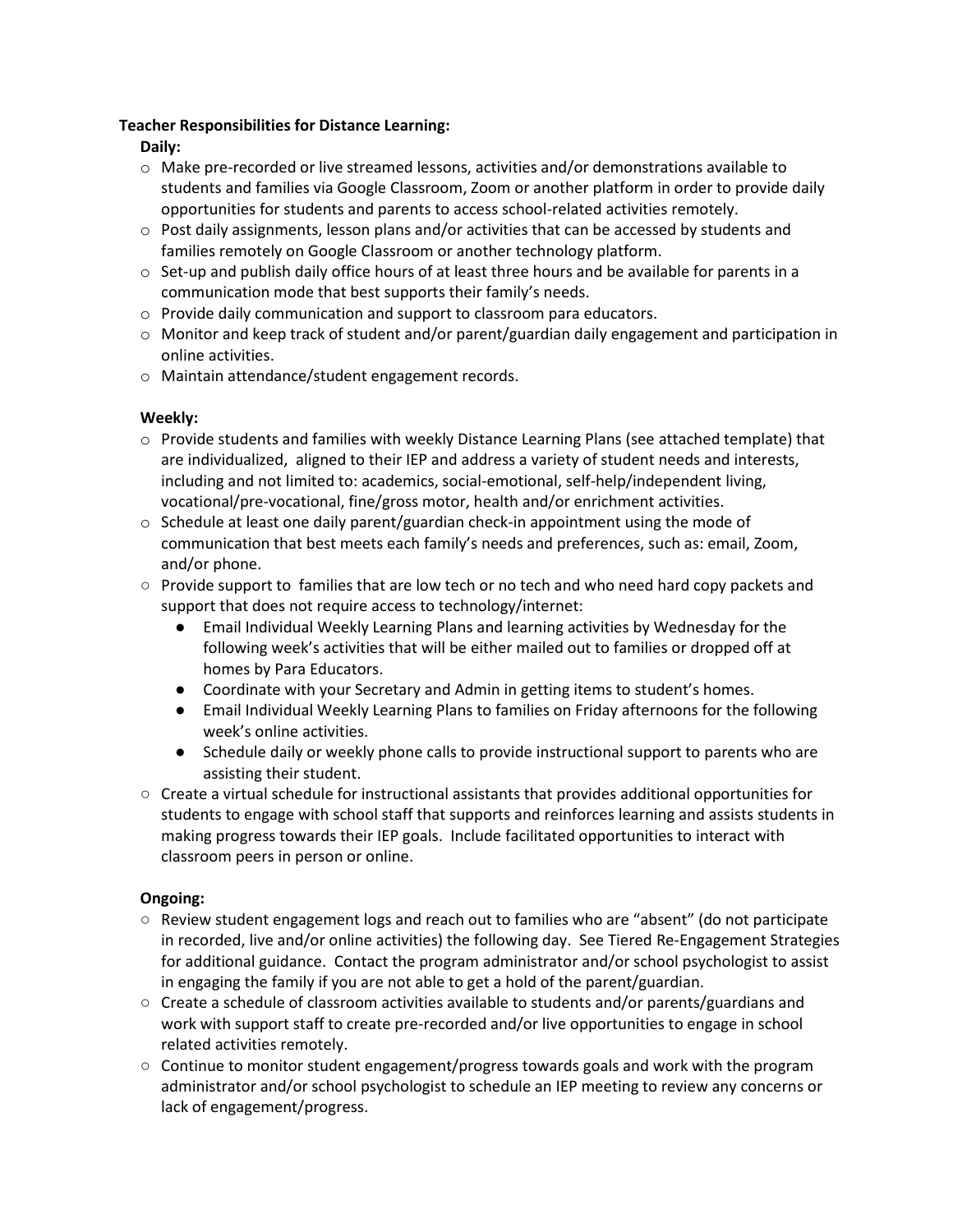- Communicate and collaborate with related service providers and ensure that students are able to access services made available. Contact program administrator with any questions or concerns regarding missed services or patterns of disengagement.
- Share on-line resources with families.
- Work with Program Administrator to build a staff schedule for weekly professional development time for Instructional Assistants.
- Participate in Program/Team meetings via Zoom.
- Maintain service logs and communication logs.

#### **Para Educator Responsibilities for Distance Learning:**

Under the direction and guidance of the teacher:

- Present/prepare instructional material under the supervision of the teacher to individual students or small groups in conjunction with planned program in delivery of pre-recorded or live streamed lessons, activities and/or demonstrations available to students and families via on-line platform in order to provide daily opportunities for students and parents to access school-related activities remotely. Support teacher with 1:1 student Zoom sessions.
- Assist teacher in collecting and logging data for organizing and tracking daily assignments and/or activities that can be accessed by students and families remotely or via hard copy.
- Assist teacher in data collection practices that help monitor student engagement.
- Present/prepare instructional material through supplemental reinforcement activities via Zoom and/or telephone that supports student learning, engagement to school activities and peer to peer social interactions.
- Attend meetings (e.g. staff, parent/teacher) for the purpose of conveying and/or gathering information required to perform functions by attending all classroom zoom meetings with teacher and students/parents.
- Check-in daily with the teacher via virtual meetings (classrooms may be available as an optional meeting choice for staff, this will be given as an optional choice if classroom is available and staff are able to physical distance).
- Participate in Program/Team meetings via Zoom.
- Participate in virtual professional development weekly during regularly scheduled work day TBD between support staff and approved by program administrator.
- Additional duties TBD

#### **Classroom Zoom Protocols:**

- Make sure your settings require that the host lets in each participant.
- Make sure your settings limit screen sharing to just the host. You can allow others to share by adding them as a co-host during the meeting.
- Make sure your background is not distracting.
- Orient your parents/guardians to Zoom Platform prior to their first lesson. (Do not assume everyone is familiar with it)
- Remind participants to change their name to just a first name (no last names).
	- Click "Participants" at bottom of screen, hover over your name and click "more"; choose "rename and change your name
- Remind participants to use mute to reduce background noise. The host of the meeting can mute participants, as well.
- Remember to pause and allow for processing time when giving verbal directions.
- Remember to continue to use visuals (via screen and/or demonstration from your location)
- Check for understanding frequently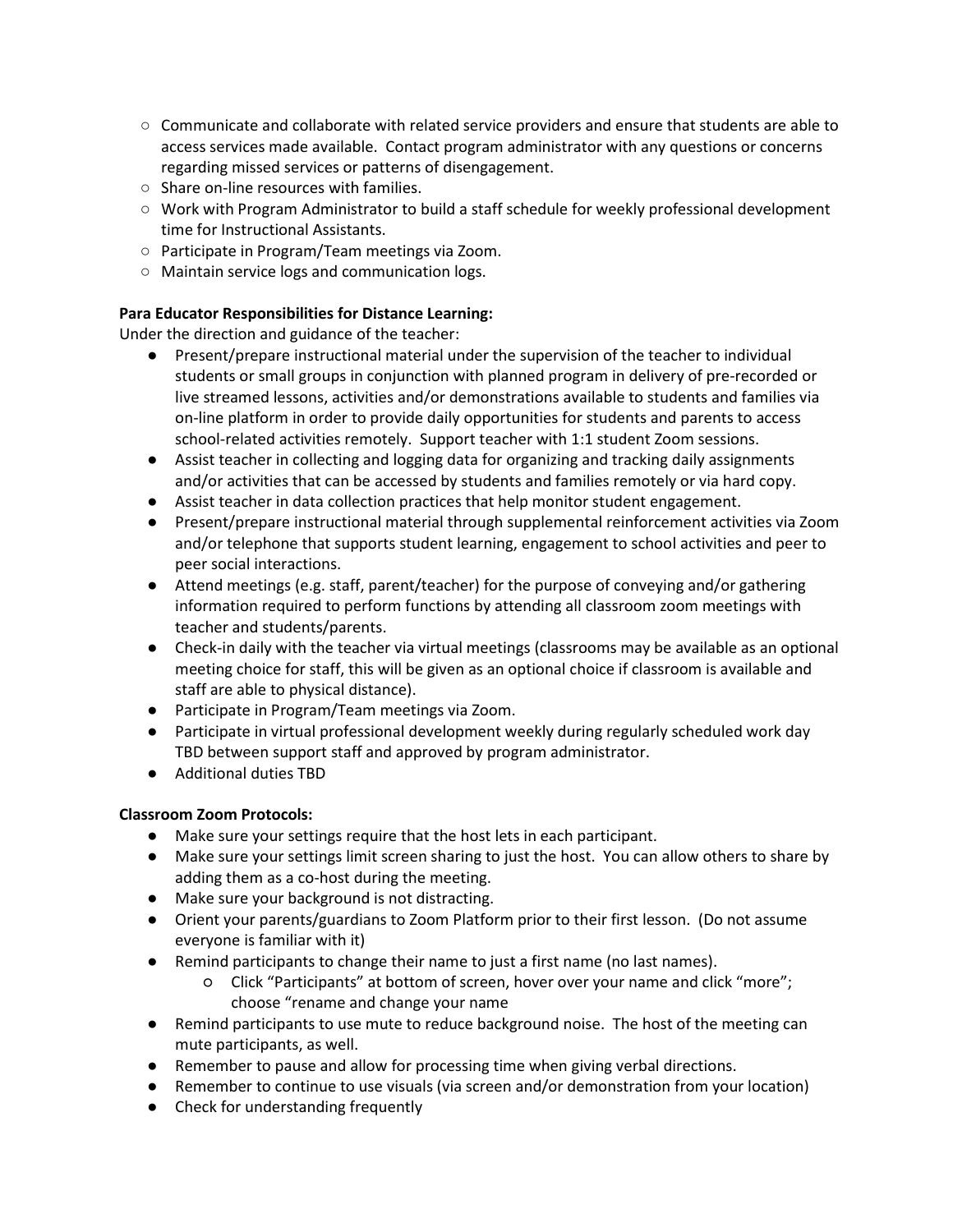- What can I do if a participant is being disruptive or inappropriate? (Be sure to follow up with the parent/guardian afterwards, if this is needed):
	- Mute their microphone
	- Turn Off their video
	- Remove them from the meeting

#### **Assessments:**

In person assessments may or may not be accessible during Distance Learning. Considerations will be made on a case by case basis and will be in accordance with state and local health requirements, district of residence's policies and practices, county office policies and practices and site-based procedures. Some assessments may be able to be completed virtually. Decisions regarding the feasibility of conducting assessments virtually will also be made on a case by case basis. If we are able to move forward with in person assessments, the following will be required:

- Appropriate PPE, social distancing and safety will be maintained
- An identified room will be identified for assessment and this will need to be cleaned regularly

#### **IEP Meetings During Distance Learning:**

- IEP meetings will be held remotely through the use of Zoom, which allows participants to "attend" meetings via a phone call and/or teleconference.
- Please work with your program administrator if a parent or district requests a meeting in person. Depending on the status of our county, updated state and local requirements/guidelines and our ability to implement safety guidelines, we may be able to accommodate in whole or in part.
- Paperwork will be made available via hard copy or electronically, depending on the needs/preferences of the family.
- Electronic Signatures will be made available to families upon completion of the IEP meeting.
- Prior to the meeting, either send home an electronic or hard copy of the draft IEP, Invitation/notice of IEP and copy of procedural safeguards.

#### **IEP Meeting Checklist for Meetings Held Remotely**

Please make sure that you are communicating and coordinating with your program administrator to ensure you are following the procedures outlined. We will update this document as new information comes in.

*This Checklist is in addition to what case managers "typically" do when scheduling, holding and following through with IEP meetings.*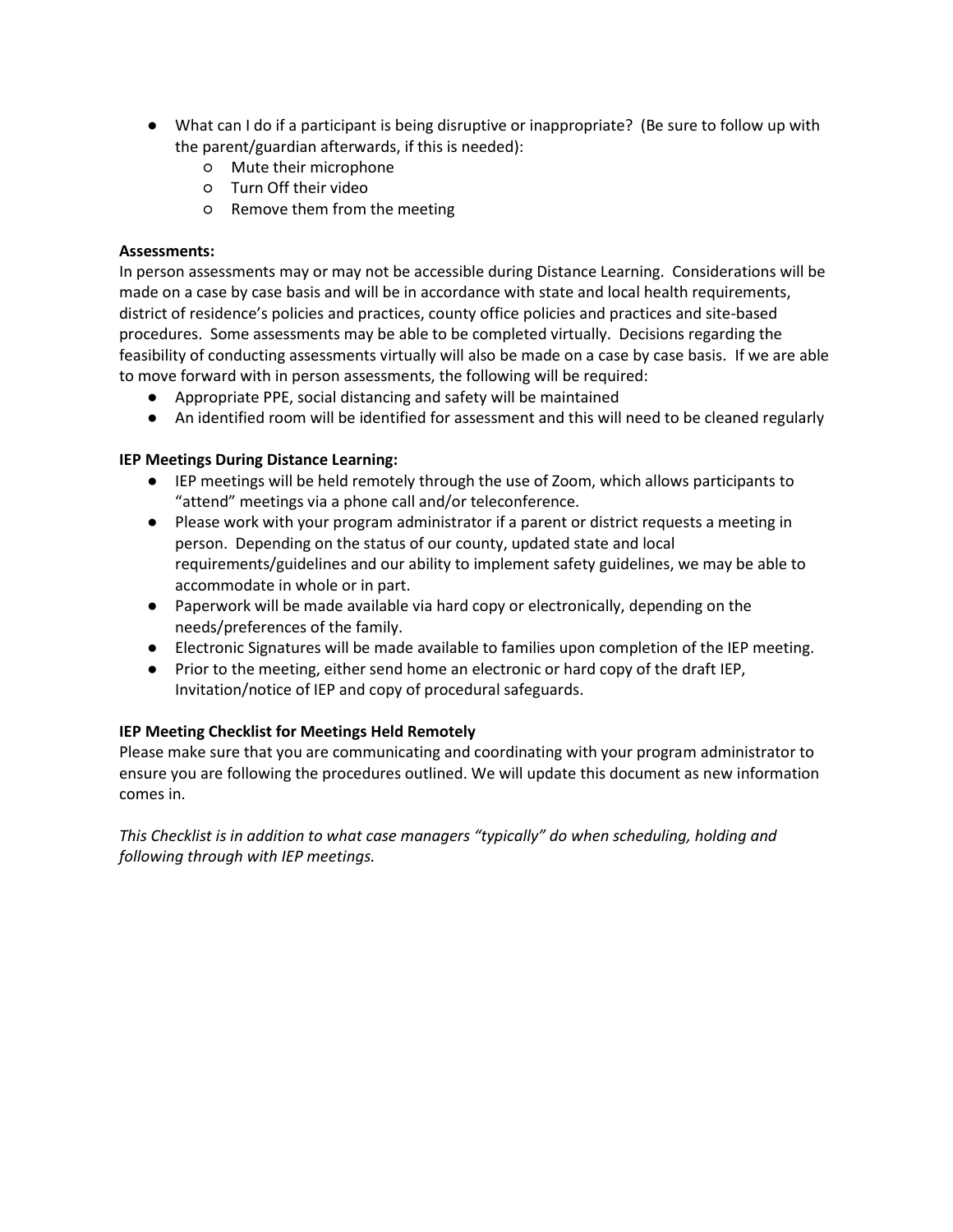#### **Prior to Meeting:**

- Administrator: Contact District Special Education Representative to make sure they are available to attend remotely during extended school closures/during Distance Learning.
- Case Manager: Contact parent and make sure that they are available to attend an IEP meeting remotely and explain that the Zoom platform allows for phone in and/or videoconferencing participation. Internet is not required to access the phone option.
	- If yes, proceed with setting up IEP Meeting via Zoom.
	- If no, work with your program administrator to problem-solve.
- Set-Up Zoom Meeting. Include the following on the email to parent:
	- Meeting Notice
	- Notice of Procedural Safeguards and Parents Rights
	- Link to ["How to Join a Zoom Meeting"](https://docs.google.com/presentation/d/1x-7V0UkaPzwD_XUkDfzUxwtjx7hr73eQaq3Zi1vZ4MA/present?ueb=true#slide=id.g816f481baf_0_0) (Live Link)
	- IEP Agenda Draft (optional)
	- Include drafts of assessment reports, as appropriate
	- Send Zoom link with Notification to all participants
- Send a reminder email with Zoom Link the day before/week of meeting.
- **Email draft of IEP to parent prior to day of meeting. Make sure it is watermarked "DRAFT."**
- Set-Up/Check Zoom Settings:
	- Require the meeting host to "let in" each participant.
	- Share co-host responsibilities with your program administrator
	- Log-in early to check settings, wifi, sound and video.
	- Position your camera properly (at eye level if possible)
	- Make sure your background is professional and that you are participating in a room that allows for confidential conversations to take place.
	- Prepare materials in advance. If you are sharing documents during a meeting, make sure you have them prepped and ready/easy to access.
	- Limit distractions. Close out any other documents/email/tabs/applications that are not related to the meeting and/or could present confidentiality concerns.

#### **During the Meeting:**

- Use the video option as much as possible and encourage participants to use it. Having the parents "see" the participants will help establish online rapport through a better sense of human contact/connection.
- At the start of the meeting, orient participants with the following Zoom features/suggestions (do not assume everyone is familiar with this platform):
	- Have participants mute themselves during the meeting when not speaking to reduce background noise. The meeting host has the ability to mute and unmute—this can be helpful when participants accidently forget or do not know how to change it.
	- Point out Chat Box function (located on menu bar at bottom of the screen) feature. It can be used to ask questions, etc… Remember to save the Chat Box before ending your meeting.
	- Have each participant type their name and role in the Chat Box as a way to document attendance.
	- If a participant is having technical difficulties, have them call in as opposed to video.
- Consider building in a break if a meeting lasts over 60-90 minutes. Pre-set a break time at the beginning of the meeting. Participants can log off and then re-log back in.
- Use "Screen Share" to show drafted IEP documents, especially when reviewing/updating Present Levels, Accommodations/Modifications and Services Page, etc…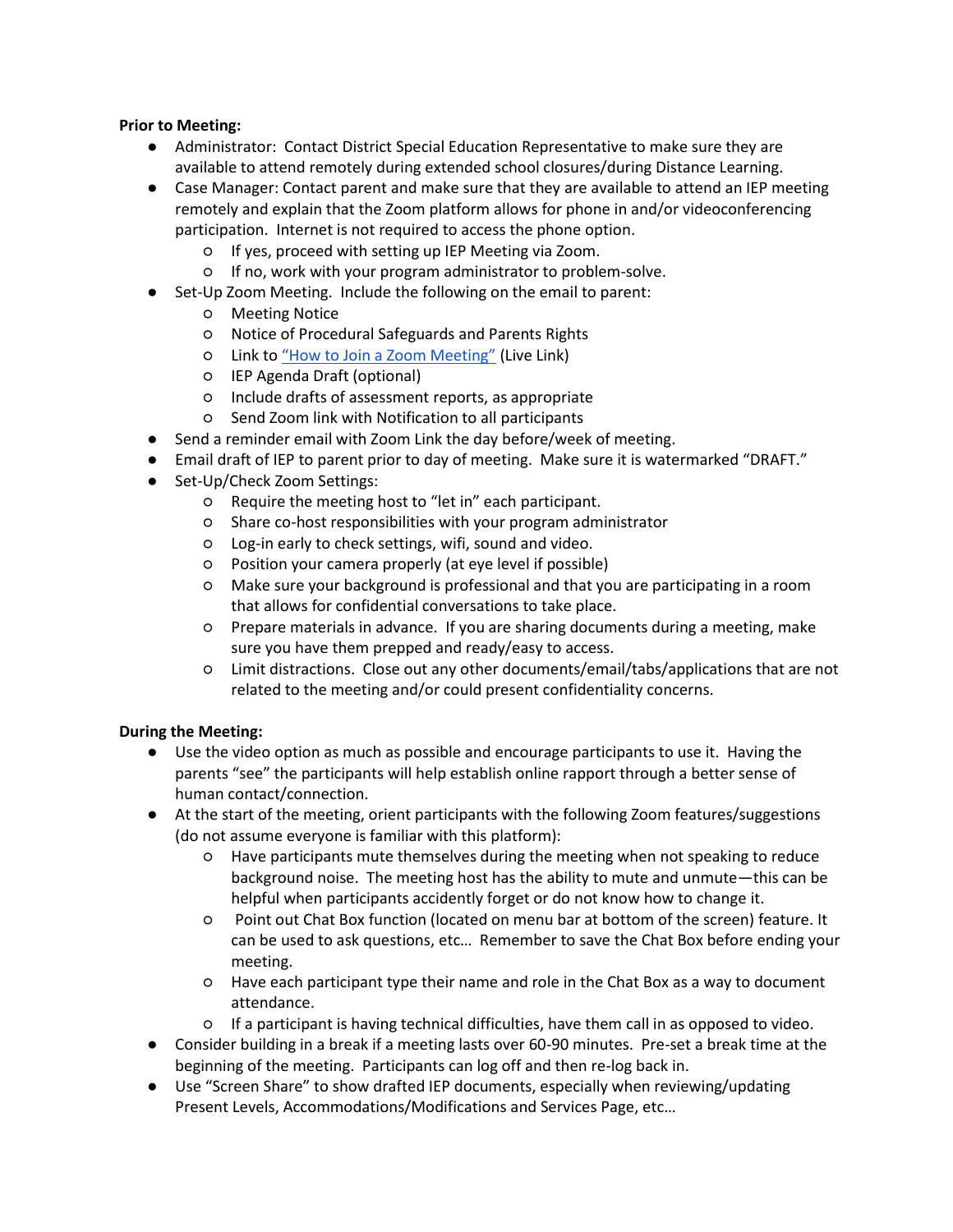- Related Service Providers can also share their screens when going over reports, etc. You will need to make them a co-host in order to be able to share their screens.
- Remember to give participants, especially parents, processing time to take in information shared verbally.
- Make extra efforts to engage parents, ask clarifying questions and allow them more time to ask questions and contribute their feedback throughout the meeting.
- Check to make sure contact information has been updated, including: phone, address and email(s)
- IEP recommendations, including goals, services etc. should be based on when school is in session (not during school closures). Distance Learning Plans will address changes associated with emergency school closures of more than ten days.
- An Emergency Learning plan will become a part of the IEP and will be presented to families.
- Notes Page & Participation Documentation: Type in the names and titles of each participant on the participation page and use the notes page to memorialize participation via teleconference and type participant names on the signature page.
	- Sample Verbiage: *"Due to school closures associated to COVID-19, the following IEP team members via tele-conference: list names and titles…"* (Remember to include your own name). Zoom meetings also have a reporting mechanism that your administrators can help you print out that shows who was virtually present including log-in/off times. Each virtual participant will NOT need to sign the signature page.
- Ask the parent if they would like a hardcopy of the IEP mailed home or if they would like to receive it via email. Document their preference in the notes.
	- Hard Copy via US Mail: Let the parent know to expect a copy in the mail and it will include a self-addressed stamped envelope that they can return to SCSOS Special Education via US Mail. (See attached Internal Process)
	- Electronic copies: Let the parent know that you will be emailing an updated draft via email and to expect an electronic signature page to be emailed.

#### **After the IEP Meeting is Completed:**

- Save the Chat Box before ending the meeting. Send a copy of the updated IEP paperwork and a copy of Procedural Safeguards and Parental Rights to parent based on their preference:
	- o Hard Copy: US Mail
	- o Electronic Copy: Email
- Case Manager: Email the parent an electronic copy with a cover letter/email (see template below).
- After a couple days, call the parent to make sure they received the copy and ask if they have any questions.
- Affirm and Attest IEP per original IEP Checklist (with or without parent consent). Do not wait for a completed Signature Page to be received.
- Save completed IEP as a PDF and email your school Secretary so they can print the IEP and place in the student's Special Education file and/or mail home a hard copy, if needed:
- Include in the email if the parent requested a hard copy to be mailed home, so that the office staff can follow through with printing and mailing.
- Hard Copy: School Secretary will notify you upon receipt and will scan and attach in SEIS for you.
- Electronic Copy: Your administrator will notify you and attach in SEIS.
- School Secretary will print and file in student permanent Special Education file.
- Schedule a follow up IEP meeting if needed.